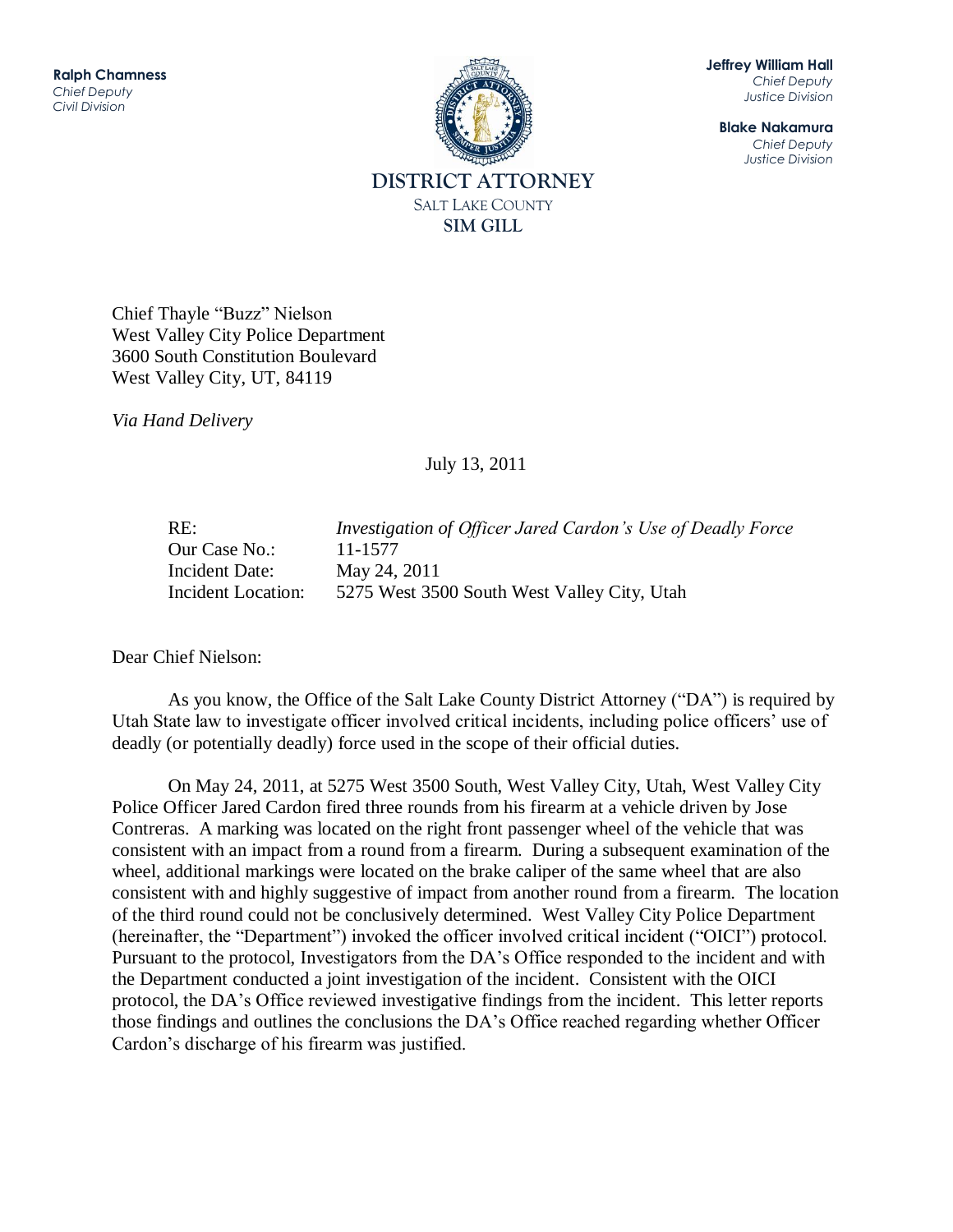# **MATERIALS RELIED UPON**

The joint investigation of this incident developed facts ascertained through a variety of sources, many of which are set forth below:

- **WVCPD Reports** Re: Case No. 11i020218 (approximately 90 pages), which sets forth information about the incident as more fully described therein; including but not limited to the reports of Detective Maxwell dated May 24, May 27, May 30, and June 9, 2011; the report of Sergeant Bobrowski dated May 24, 2011; and the report of Detective Fossmo dated May 27, 2011;
- **Follow up Reports of District Attorney's Officer Investigator Vaun Delahunty** dated June 15, 2011 detailing the follow up interview of Anthony Thompson on June 8, 2011 and the examination of the suspect vehicle on June 9, 2011.
- **Follow up Report of District Attorney's Office Investigator Craig Watson** dated June 13, 2011 detailing his examination on June 9, 2011 of the suspect's vehicle held in evidence at West Valley City Police Department.
- **Photograph** taken for demonstrative purposes of the crime scene from the officer's point of view at the North end of the Hunsaker Meats building.
- **Photograph** taken on May 24, 2011 depicting the scene of the incident shortly after the events occurred with orange cones placed over shell casings and bullet fragments;
- **Aerial photograph** with inserted markings in red type labeled SC for shell casings and BF for bullet fragments;
- **Aerial photograph** with inserted markings in red type labeled "tire marks," "damaged fence and sign," "bicycles," and number 1, 2, 3, 4, and 5 for the evidence markers.
- **Photographs (4)** taken on June 8, 2011 depicting the front passenger wheel of the vehicle driven by the suspect involved in the incident;
- **West Valley City Public Safety Statement Form** completed by Officer Jared Cardon shortly after the incident.
- **Recorded Interview and Transcript of West Valley City Police Officer Jared Cardon**, conducted on May 27, 2011, wherein Officer Cardon described his involvement in and recollection of the incident;
- **Hand-Written Statement, Transcribed Interviews, and Diagrams of Anthony Thompson**, conducted on May 24 and June 8, 2011, wherein Thompson described his recollection of the incident;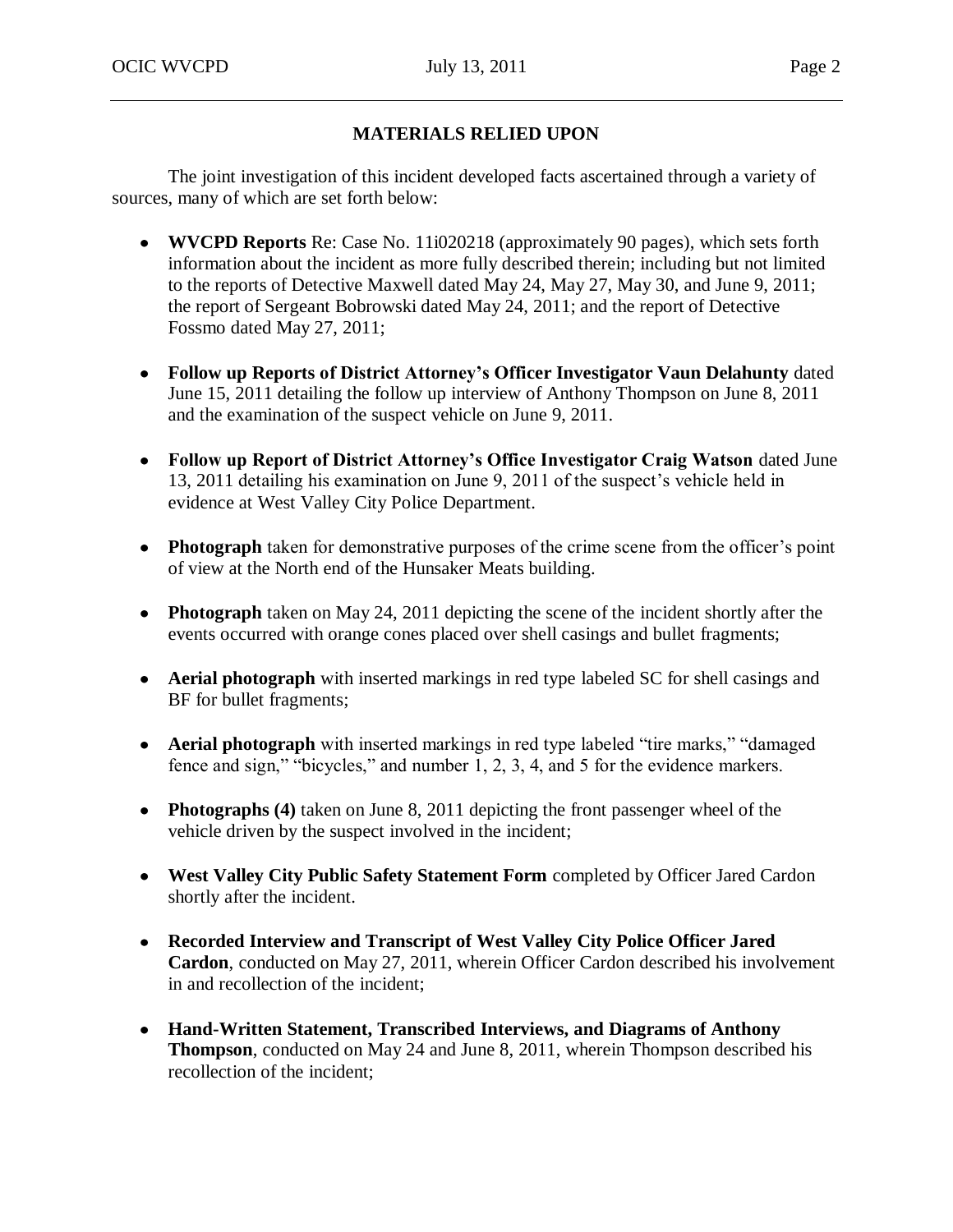- **Hand-Written Statement and Transcribed Interviews of Ken Anderson**, conducted on May 24 and June 8, 2011, wherein Anderson described his recollection of the incident. $1$
- **Hand-Written Statement and Transcribed Interviews of Kelsie Parks**, conducted on May 24 and June 8, 2011, wherein Parks described her recollection of the incident.
- **Recorded Interview and Transcript of Harry Sanfilippo**, conducted on May 24, 2011, wherein Sanfilippo described his recollection of the incident.
- **Recorded Interview, Transcript, and Diagram of suspect Jose Contreras**, conducted on May 24, 2011, wherein Contreras described his recollection of the incident.
- **Audio Recording of Radio Traffic** from VECC that occurred prior to and during the incident, in which information about the incident was broadcast to police officers.
- **Aerial Photograph** ostensibly prepared by Detective Maxwell with star marking Cardon's location and red vehicle marking Contreras' location.

The opinions and conclusions set forth in this letter are based upon facts obtained from the sources set forth above, among others. Should additional materials or facts subsequently come to light, the opinions and conclusions contained herein may be materially different.

# **UTAH STATE LAW**

The Utah Code contains statutory provisions that outline circumstances when an officer's use of deadly force is justified. The following statutory provisions were considered in this review.

## **76-2-401. Justification as defense -- When allowed.**

(1) Conduct which is justified is a defense to prosecution for any offense based on the conduct. The defense of justification may be claimed:

(a) when the actor's conduct is in defense of persons or property under the circumstances described in Sections **76-2-402** through **76-2-406** of this part;

(b) when the actor's conduct is reasonable and in fulfillment of his duties as a governmental officer or employee; …

(e) when the actor's conduct is justified for any other reason under the laws of this state.

 $\overline{a}$ <sup>1</sup> Although Ken Anderson was presented with a pre-prepared diagram of the area at his follow-up interview conducted by Detective Maxwell on June 8, 2011, the diagram was not prepared by Anderson and Anderson was merely asked to confirm if the locations were correct. In addition, only verbal confirmation of the diagram was obtained by Detective Maxwell. Ken Anderson did not sign any diagram. Therefore, no diagram can be officially attributed to Ken Anderson.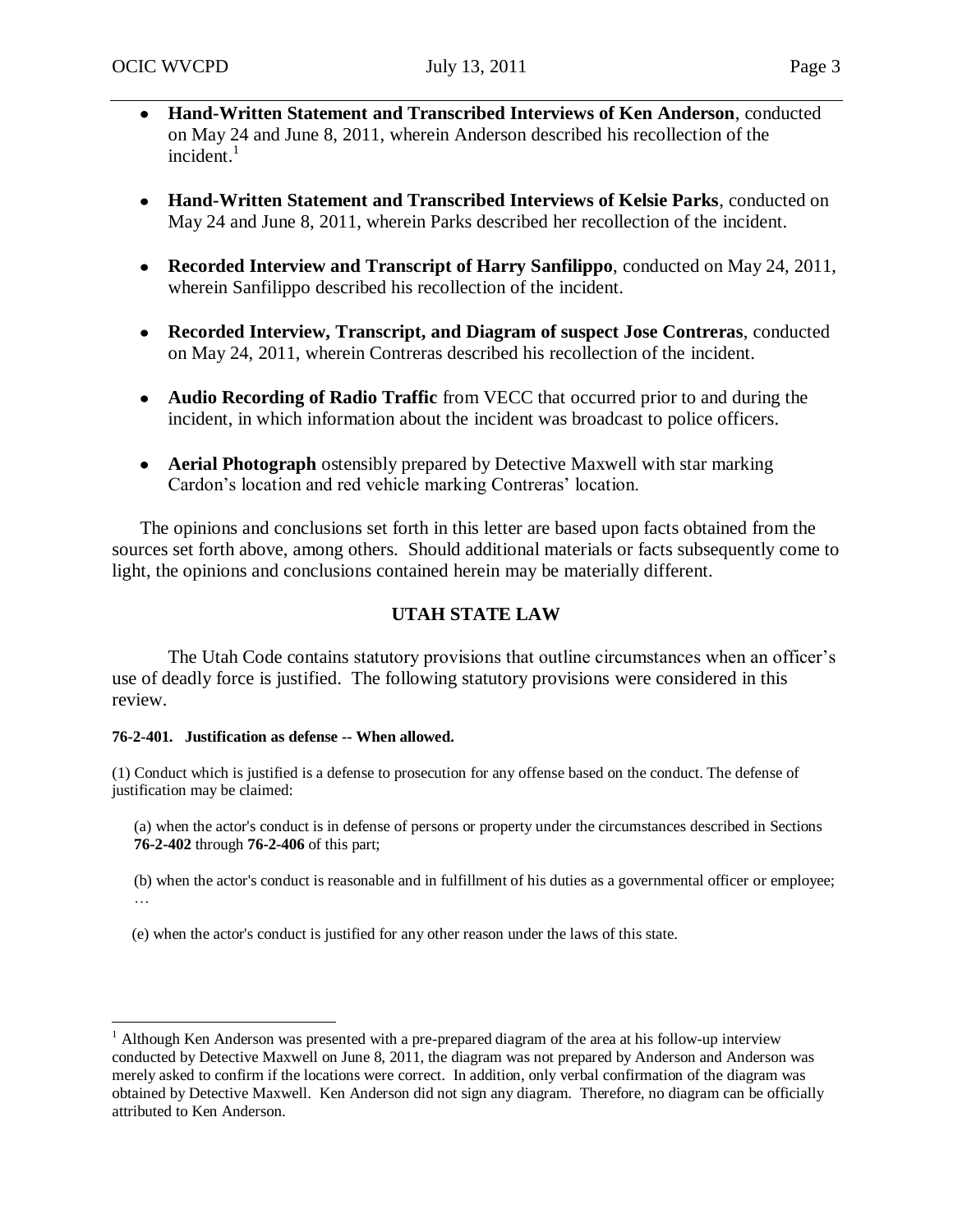#### **76-2-404. Peace officer's use of deadly force.**

(1) A peace officer, or any person acting by his command in his aid and assistance, is justified in using deadly force when:

(a) the officer is acting in obedience to and in accordance with the judgment of a competent court in executing a penalty of death under Subsection **77-18-5.5**(3) or (4);

(b) effecting an arrest or preventing an escape from custody following an arrest, where the officer reasonably believes that deadly force is necessary to prevent the arrest from being defeated by escape; and

(i) the officer has probable cause to believe that the suspect has committed a felony offense involving the infliction or threatened infliction of death or serious bodily injury; or

(ii) the officer has probable cause to believe the suspect poses a threat of death or serious bodily injury to the officer or to others if apprehension is delayed; or

(c) the officer reasonably believes that the use of deadly force is necessary to prevent death or serious bodily injury to the officer or another person.

## **SUMMARY**

On May 24, 2011, at approximately 6:00 P.M. at 5275 West 3500 South, West Valley City, Utah, Officer Jared Cardon ("Cardon") stopped a vehicle in the eastbound direction in the outside lane, commonly referred to as lane number two, and was in the process of citing the vehicle for a traffic violation. 3500 South is a two-lane highway in each direction with a center median. Because 3500 South has narrow lanes of travel with no shoulder, vehicles traveling eastbound were stopping behind Cardon as he was issuing the traffic citation. The vehicles were stopped while seemingly waiting to pass him using the inside lane, commonly referred to as lane number one.

At about the same time, Ken and Sarah Anderson, along with their children, were stopped on their bicycles in a small driveway that runs along the west side of the Hunsaker Meats building that is located on 3500 South. The driveway leads to a parking area directly behind Hunsaker Meats. Cardon's traffic stop was taking place east of Hunsaker Meats and the vehicles behind him were stopping directly in front of the building. The Andersons were reading a sign located on a fence that is adjacent to the driveway near a large pole.

Anthony Thompson ("Thompson") was driving a vehicle with a passenger, Kelsie Parks, eastbound on 3500 South. As Thompson was stopping his vehicle behind the other vehicles that were stopping for Cardon, he noticed a vehicle behind him that he believed may not be able to stop without impacting the rear of his vehicle. Thompson previously noted this vehicle behind him due to the erratic driving it was displaying. Thompson was the third vehicle behind Cardon. As Thompson's vehicle was coming to a stop in front of the driveway west of the Hunsaker Meats building, the vehicle behind him suddenly swerved right, drove over the curb and into the front yard of a fronting property and impacted the fence and pole that the sign the Andersons were reading was affixed to. The impact of this vehicle caused the fencing to lean striking Sarah Anderson causing her to fall over with her bicycle. Upon noticing the collision, Thompson turned his vehicle and moved it into the driveway, stopped and exited his vehicle to see if anyone needed assistance.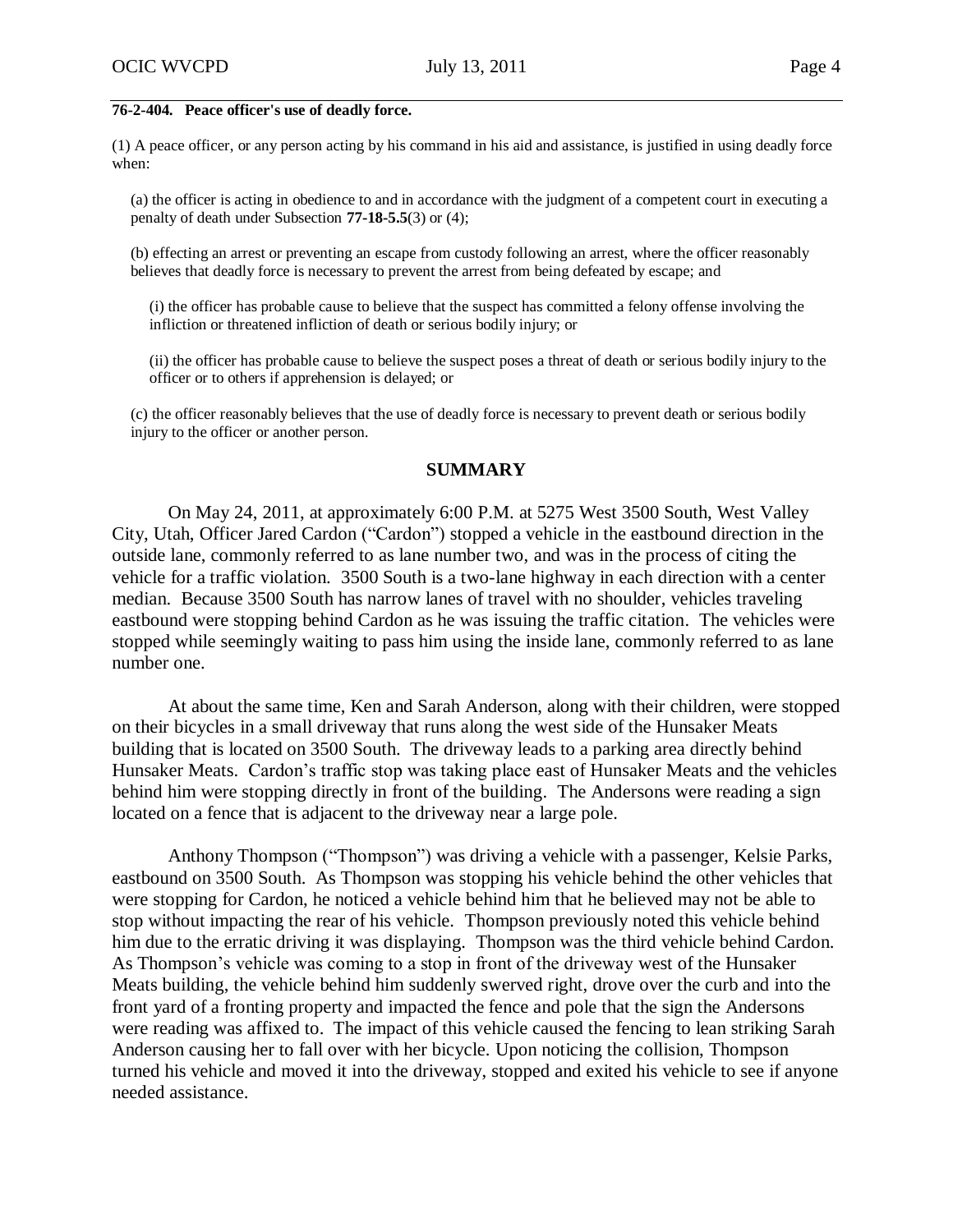The driver of that vehicle that lost control, later identified as Jose Contreras ("Contreras"), briefly exited his vehicle after the collision. Ken Anderson (Sarah's husband) and Thompson briefly questioned Contreras about his careless driving. Contreras then re-entered his vehicle, reversed it back onto 3500 South. Thompson got in front of Contreras' vehicle and hit the hood in an effort to get Contreras' attention and was demanding that he stop his vehicle. Contreras ignored Thompson's demands and instead accelerated his vehicle from the outside lane, lane number two, into lane number one and around the two vehicles that were still stopped behind Cardon. To avoid being hit by Contreras, Thompson jumped out of the way and visually followed the vehicle as Contreras sped away eastbound in lane number one. As Contreras sped away, several witnesses, including Thompson and Ken Anderson, noticed Cardon and began yelling at him to stop Contreras.

Cardon, while still processing the traffic citation, heard what he believed to be a vehicle accident and the yelling by the witnesses. He turned his attention from the vehicle he was issuing the citation to and proceeded toward the commotion along the curb of lane number two and toward the area of the accident. After hearing the collision and the yelling Cardon believed that that an altercation between individuals involved in the accident was possibly occurring.

As Cardon was approaching the location, he radioed dispatch that he was on view of a traffic accident and would advise of any injuries. While walking towards the accident, Cardon heard and saw the vehicle Contreras was operating fleeing the scene. 18 seconds after the initial radio contact, Cardon radioed again to "expedite me a back I got people fleeing." Five seconds later, Cardon radioed that the suspect "tried to run me over, he's fleeing, shots fired." Contreras was later apprehended a short distance away and his vehicle was recovered.

After the incident Cardon reported that as Contreras was fleeing he steered his vehicle at him and Cardon believed that he would be hit by Contreras. Cardon explained that he drew his firearm and fired a total of three rounds at the vehicle. Cardon stated that he fired two rounds at the vehicle as his only means of defense and one at the vehicle's tire as it was passing him in an effort to disable the vehicle.

Upon inspection of Cardon's firearm after the incident, the down count on the weapon revealed that it was down three rounds and three spent casings of a type consistent with those in Cardon's firearm were also located at the scene of the incident. Two bullet fragments were also located at the scene of the incident.

Inspections of Contreras' vehicle revealed an impression mark on the right front passenger wheel that distinctly appears to have been caused from a round from a firearm. Another marking was located on the brake caliper of the right front passenger wheel that appears to be highly suggestive of a strike from a round from a firearm. No other marks were found on the vehicle were suggestive or consistent with being caused by a round from a firearm.

## **THE SCENE**

The incident occurred in front of Hunsaker Meats, which is located at approximately 5300 West and 3500 South, West Valley City, Utah. A photograph of the scene which was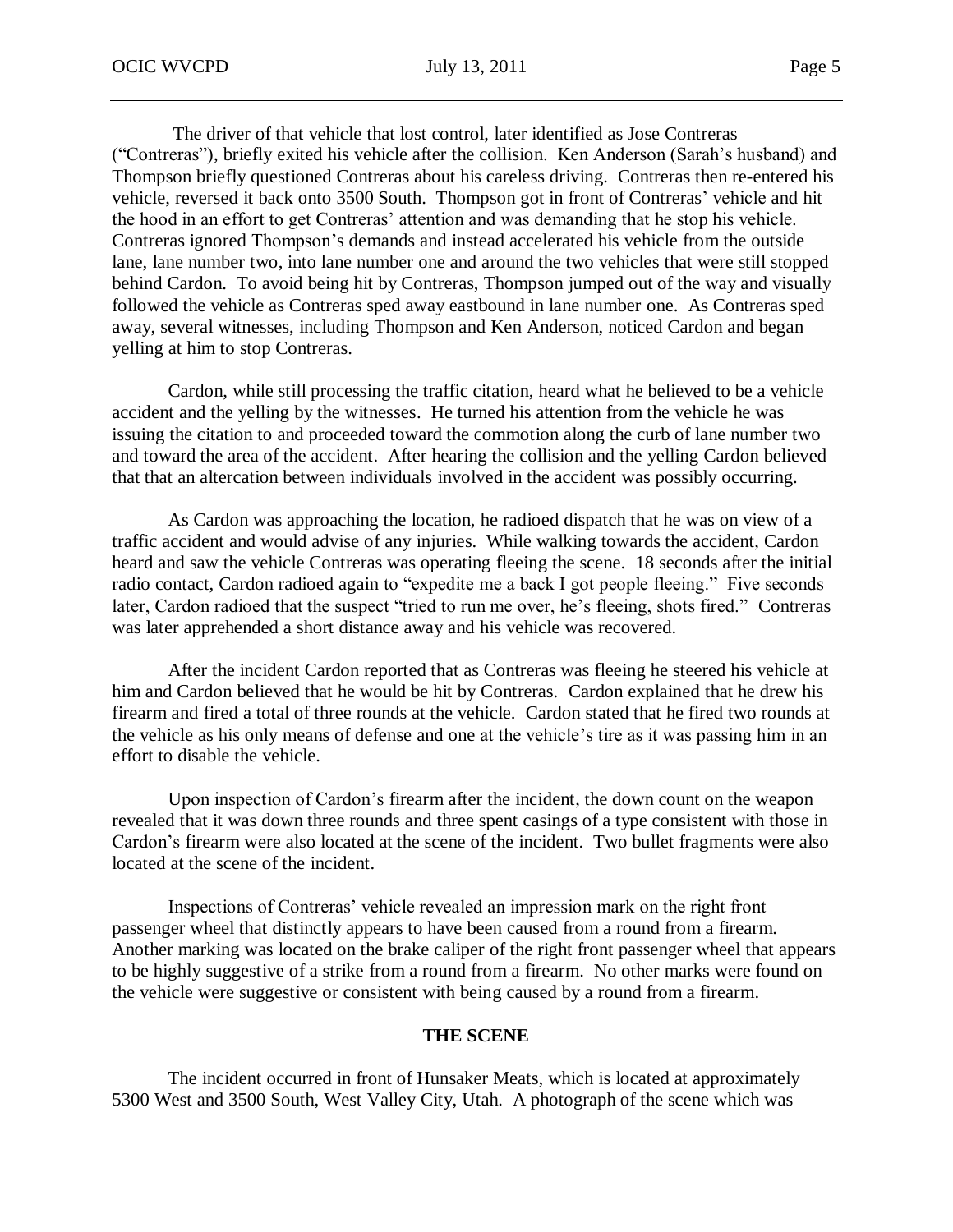$\overline{a}$ 

prepared for demonstrative purposes from the officer's point of view is attached hereto as  $Exhibit A.<sup>2</sup>$ 

Each lane of travel on 3500 South is approximately ten feet wide (twenty feet total width) plus a center median that is also approximately ten feet wide. A photograph of the scene including orange cones depicting the location of the shell casings and bullet fragments is attached hereto as Exhibit B. Aerial photographs prepared with red type are attached hereto as Exhibits C and D.

## **PHYSICAL EVIDENCE**

Three spent (empty) .45 cartridge casings from Cardon's firearm were recovered from the scene along with two bullet fragments. The locations from which the shell casings and the bullet fragments were recovered are depicted on the diagrams previously noted as Exhibits B, C and D.

A photograph of the passenger side front wheel that depicts an impression believed to have been caused by a round from Cardon's firearm is marked with evidence placard "A" and attached as Exhibit E. Another photograph of the passenger side front wheel with another impression also believed to have been caused by a round from Cardon's firearm is attached as Exhibit F. A photograph of the passenger side front wheel, with the brake caliper exposed is attached as Exhibit G. A photograph of the broken clip on the passenger side front brake caliper is attached as Exhibit H.

#### **WITNESS INTERVIEWS AND STATEMENTS**

Pursuant to the OICI protocol, several witnesses were interviewed, the substance of which are set forth in more detail below.

## *Officer Cardon*

Cardon completed and signed a Public Safety Statement (apparently inadvertently dated 3/24/11 instead of 5/24/11), shortly after the incident (18:20 hours) and was briefly interviewed by Sergeant Bobrowski at the scene of the incident on May 24, 2011. He was also interviewed at length by Detective Maxwell and District Attorney Investigator Vaun Delahunty, with his attorney present, on May 27, 2011, at the West Valley City Police Department.

In his Public Safety Statement, Cardon indicates that he fired three rounds in a North West direction fifty feet west of the intersection of 5885 West 3500 South.

In the brief interview with Sergeant Bobrowski and Lieutenant Stokes on May 24, 2011, Cardon again confirmed his location and the direction of the shots fired at the vehicle consistent with his Public Safety Statement.

 $2<sup>2</sup>$  The photograph was prepared by West Valley City Police Detectives who apparently placed three vehicles in locations where they may have believed those vehicles were located in front of Hunsaker Meats at the time of the incident. It is unknown and to what extent those vehicles are accurately placed within the number two lane of travel, as those vehicles appear to be as close as physically possible to the right side of the lane, whereas an actual vehicles that were were stopped due to traffic delay would more likely have been in the center of the lane of travel.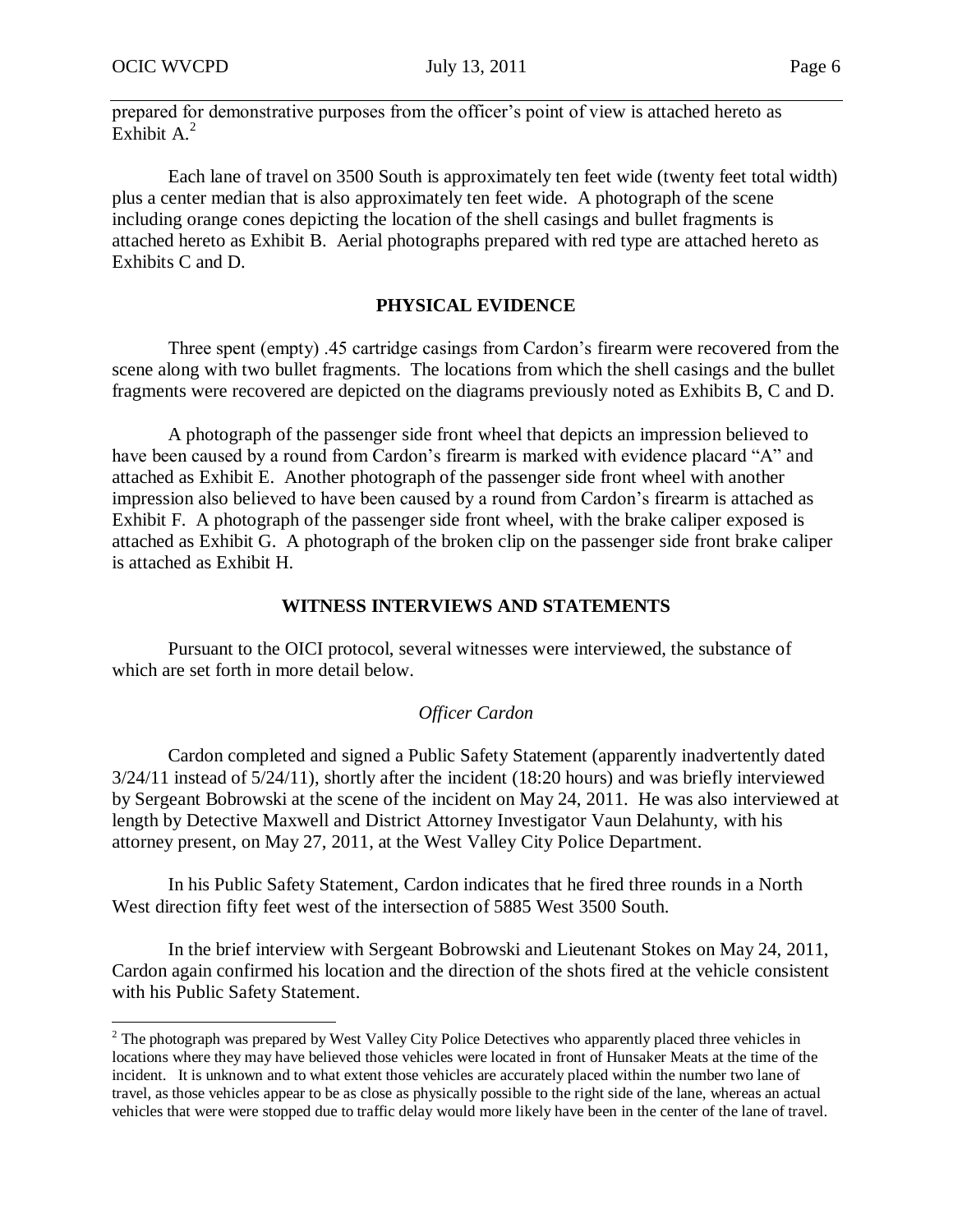In his recorded interview on May 27, 2011, Cardon indicated that as he responded to the scene of the traffic accident he walked on "the edge way of the roadway now, just on the street off of the sidewalk, walking westbound in the number two lane." As Cardon was moving toward the accident, he saw the suspect vehicle as it turned back onto  $35<sup>th</sup>$  South going east and that "I then discerned that okay, this guy is trying to flee . . . he's not going to remain at the scene of the accident . . . he's trying to get out of here."

Cardon stated that he moved his position from the number two lane to between the number two and number one lane and continued to the accident along the dividing line between the two lanes. To draw attention to himself, Cardon brought his arms up in the air and started waving them, hoping that the suspect would recognize him and stop. He indicated that "the car . . . continued accelerating . . . very quickly and was now right over the . . . center stripe divider of the number two and the number one eastbound lanes coming directly towards my location." As the vehicle was "straddling" divider lines, Cardon described the vehicle as angled slightly south coming directly at him "going to a degree of possibly five degrees cant to the south".

Believing that the vehicle was not going to stop and suddenly realizing the potential threat that the vehicle could hit him, Cardon stated he stopped and drew his firearm. Cardon pointed his firearm directly at the vehicle hoping that it would persuade the driver to stop the vehicle or alter its course that was directed on him. Cardon stated that the display of his firearm had no effect on driver's direction of travel directed at him and he retreated east to create distance from the vehicle.

Cardon stated that the vehicle continued straight at him and he concluded that that the driver was determined to hit him. In response, Cardon fired two rounds at the vehicle in quick succession. Cardon then retreated turning 90 degrees to get out of the way of the vehicle. Cardon stated that he turned west, but his description of a 90 degree turn to get out of the way of the vehicle likely placed him turning south.

After firing the two shots at the vehicle, Cardon said he "felt okay, the . . . car is . . . now going to continue fleeing" and he fired a third round into the tire to possibly disable the car. Cardon further stated that he felt it was an exigent circumstance to stop the driver from "threatening my life, threatening the lives of other people that were in the area." He also indicated that after firing the third round, he might have "gone down to a knee or something, fallen back onto my knee. . ."

Cardon clarified that when he began walking towards the accident and heard a commotion, "that was when I began running . . . and I moved to the right, into the center running so that I could get a better view." Cardon stated that as the suspect vehicle was coming east, he had to come out to pass these vehicles" and "once he clears these cars now . . . is at a very slight angle towards where I was standing." He also stated that there was "no doubt in my mind that his intention was to . . . hit me at that point."

Cardon estimated that the distance between himself and the suspect car was 9 to 10 yards for the first shot, 8 to 9 yards for the second shot, and 2 to 3 yards for the third shot. Cardon also indicated that the suspect vehicle was facing mostly east but "to a degree of possibly five degrees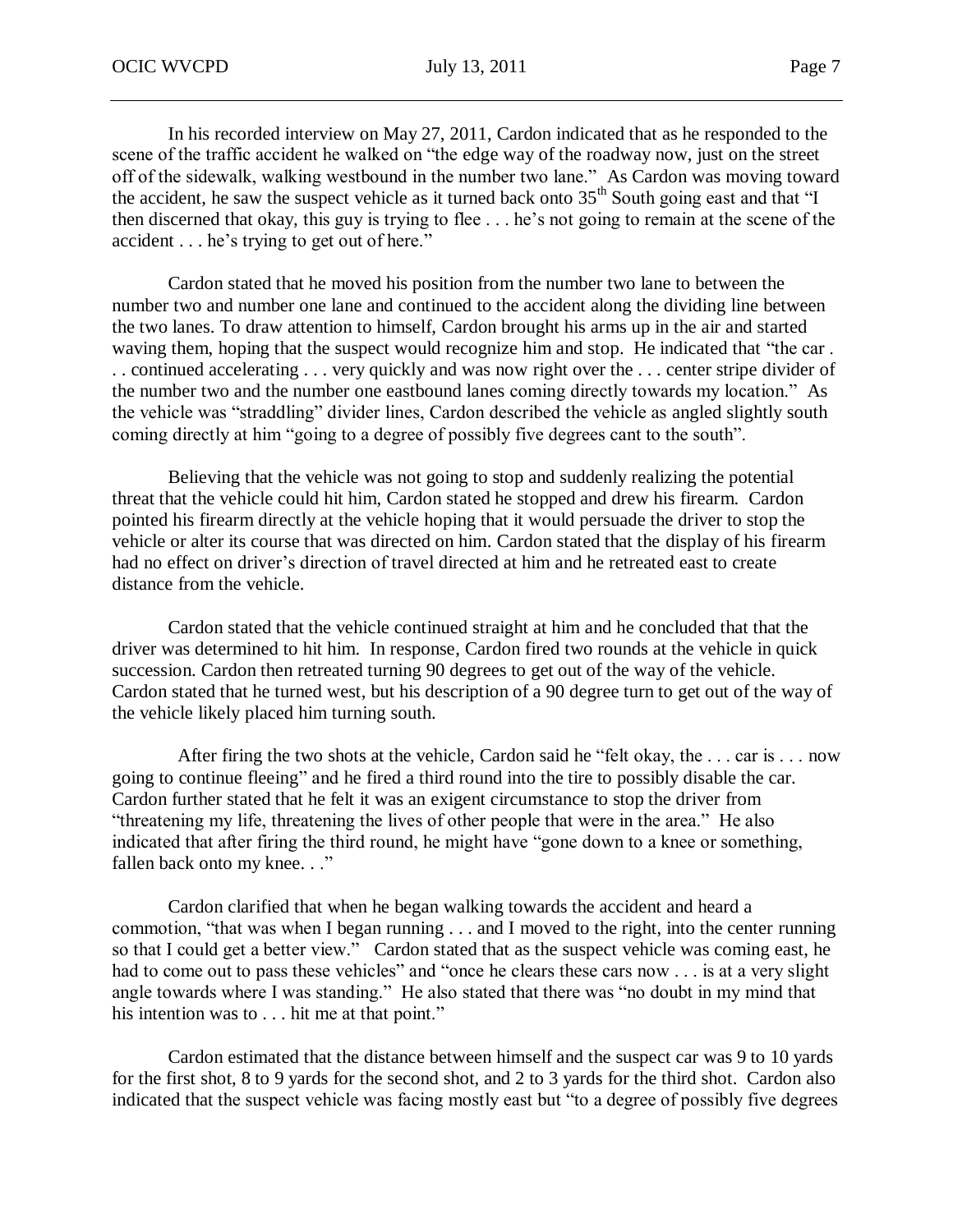cant to the south." Cardon also estimated that the suspect vehicle was traveling 20 miles per hour when he first waved his arms, 35 miles per hour when the first shot was fired and 40-45 miles per hour when he passed by him. Cardon indicated that "two seconds at most" transpired from shot one to shot three.

Cardon indicated that the first two shots were aimed at "the vehicle" and only the third shot was "directed at the wheel well . . . the front right tire." Cardon further stated that at the point of the first two shots, "it was just a defensive reaction to the threat approaching was to fire rounds to protect myself. And I'm, I'm just unable to say if it was . . . immediately for the driver or if it was for the car."

## *Detective Maxwell*

Detective Maxwell prepared reports dated May 24, May 27, May 30, and June 9, 2011. In Detective Maxwell's May 24, 2011, report, he noted, among other things, that Cardon stated he had "sustained some minor injuries and damage to his pants from chasing the suspect on foot at the termination point where the suspect abandoned his vehicle and fled on foot. There was an abrasion on Ofc. Cardon's right bicep and tears in his right knee of his pants."

In Detective Maxwell's May 27, 2011, report of Cardon's interview conducted at the West Valley City Police Department, he noted that Cardon stated that he heard a "two car accident" behind him when he initially went to investigate. He also indicated that Cardon stated that he "couldn't see what was going on or the crash because of the vehicles in the number two lane." He also indicated that Cardon stated he could "see this vehicle was trying to flee the scene and the witnesses were telling him to stop the vehicle." He also indicated that:

"Ofc. Cardon stated that the suspect began turning into, towards him so he drew his firearm and fired two rounds. Ofc. Cardon estimated the distance to be 9-10 yards between him and the suspect vehicle. Ofc. Cardon fired a second round immediately after the first and estimated the suspect had closed the distance to about 8-9 yards. Ofc. Cardon advised he was retreating backwards towards the sidewalk when the suspect closed the distance, now to 2-3 yards, this is when Ofc. Cardon fired the third and last round directly at the passenger front tire vehicle prior to falling to his knee."

In Detective Maxwell's May 30, 2011, report he indicated that he had measured various distances at the crime scene and the distance from Officer Cardon's motorcycle to the north east corner of Hunsaker Meats was 77 feet. He also indicated that the distance from where Officer Cardon advised he was standing in the roadway to where the suspect vehicle would likely have entered the number one lane of travel when he began to flee was between 70 and 80 feet. Detective Maxwell also prepared an aerial diagram for use in the presentation to the District Attorneys Office and in the follow up interview with Ken Anderson which is included as Exhibit L.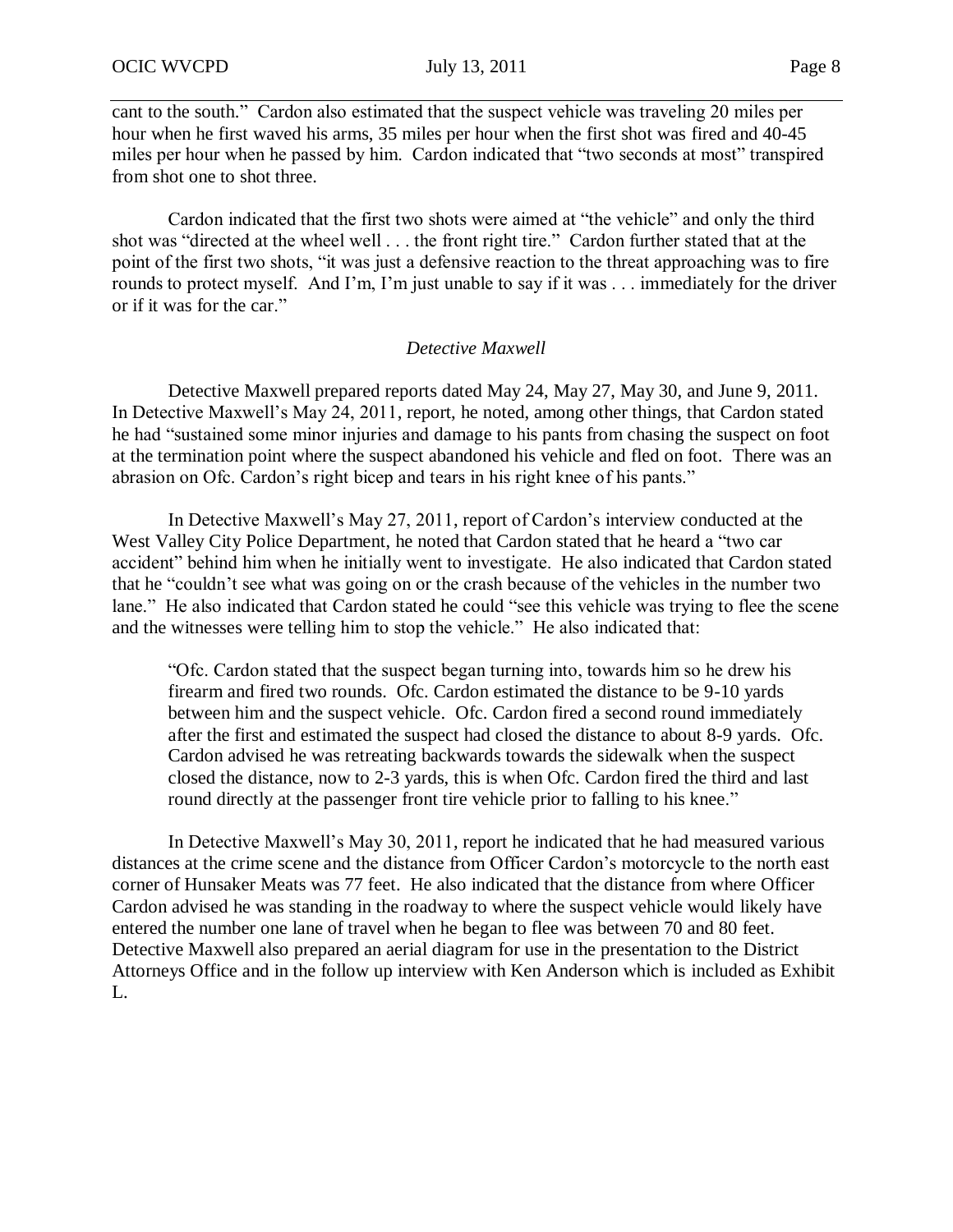## *Detective Fossmo*

Detective Fossmo also interviewed Cardon on May 27, 2011, separately from and after Detective Maxwell's interview. In his report Detective Fossmo indicated, among other things, that Cardon stated that he believed he had observed a traffic accident, and reported that:

"Ofc. Cardon advised that he realized the suspect was not going to stop and he therefore removed his firearm from the holster and pointed it directly at the vehicle. Cardon did this as a show of force in an attempt to get the driver to stop the vehicle. Ofc. Cardon states that the vehicle continually accelerated as it got closer and closer to him. Cardon began to back pedal in an attempt to get out of the vehicle's path. Cardon stated that he fully anticipated being hit by the vehicle. Ofc. Cardon advised that, fearing he was about to be run over, he fired two rounds at the suspect driver as a means of his only defense. Cardon states that the driver continued towards him and as a last resort he fired a single round at the front passenger side tire in an attempt to disable the suspect vehicle. Cardon stated that he hoped to disable the vehicle so that the driver could not harm anyone else with it."

Detective Fossmo's report also indicated that "Cardon stated that he did fear for his life and believed he would be run over. Cardon stated that the suspect appeared to have no regard for the safety of anyone that day and believed the suspect was going to do whatever it took to avoid police contact and apprehension."

#### *Investigator Craig Watson*

District Attorney's Office Investigator Craig Watson, along with District Attorney's Office Investigator Vaun Delahunty, re-examined the suspect vehicle on June 9, 2011, at the West Valley City Police Department Evidence Holding Facility. No bullets, bullet fragments, or bullet indentations were located on the front end, the windshield or the undercarriage of the suspect vehicle. After viewing the right front wheel, an indentation from a second bullet strike appeared on the next clockwise spoke of the wheel, adjacent to the original bullet strike marked with placard A. A lighter marking also appeared on the brake caliper directly behind the right front wheel. Investigator Watson removed the right front wheel and "it revealed evidence of a second bullet hitting the brake caliper housing assembly. This bullet then traveled downward further into the wheel, where the lower metal clip which holds the brake assembly together was ripped apart. The metal clip had a fresh tear, with sharp and shiny edges. Also the oxidization on the housing had been freshly removed where the bullet had hit it, leaving it a different color than the surrounding areas."

## *Investigator Vaun Delahunty*

On June 8, 2011, District Attorney Investigator Vaun Delahunty participated in a follow up interview of Anthony Thompson, the witness to the incident noted in a prior section of this report, at the District Attorney's Office. In his supplemental report from that recorded interview, Delahunty noted that Thompson stated he had an unobstructed view of the incident and was standing near or next to the outside of lane number two when it occurred. Thomson stated that he saw the suspect vehicle "swerve around the officer standing in the roadway." Thompson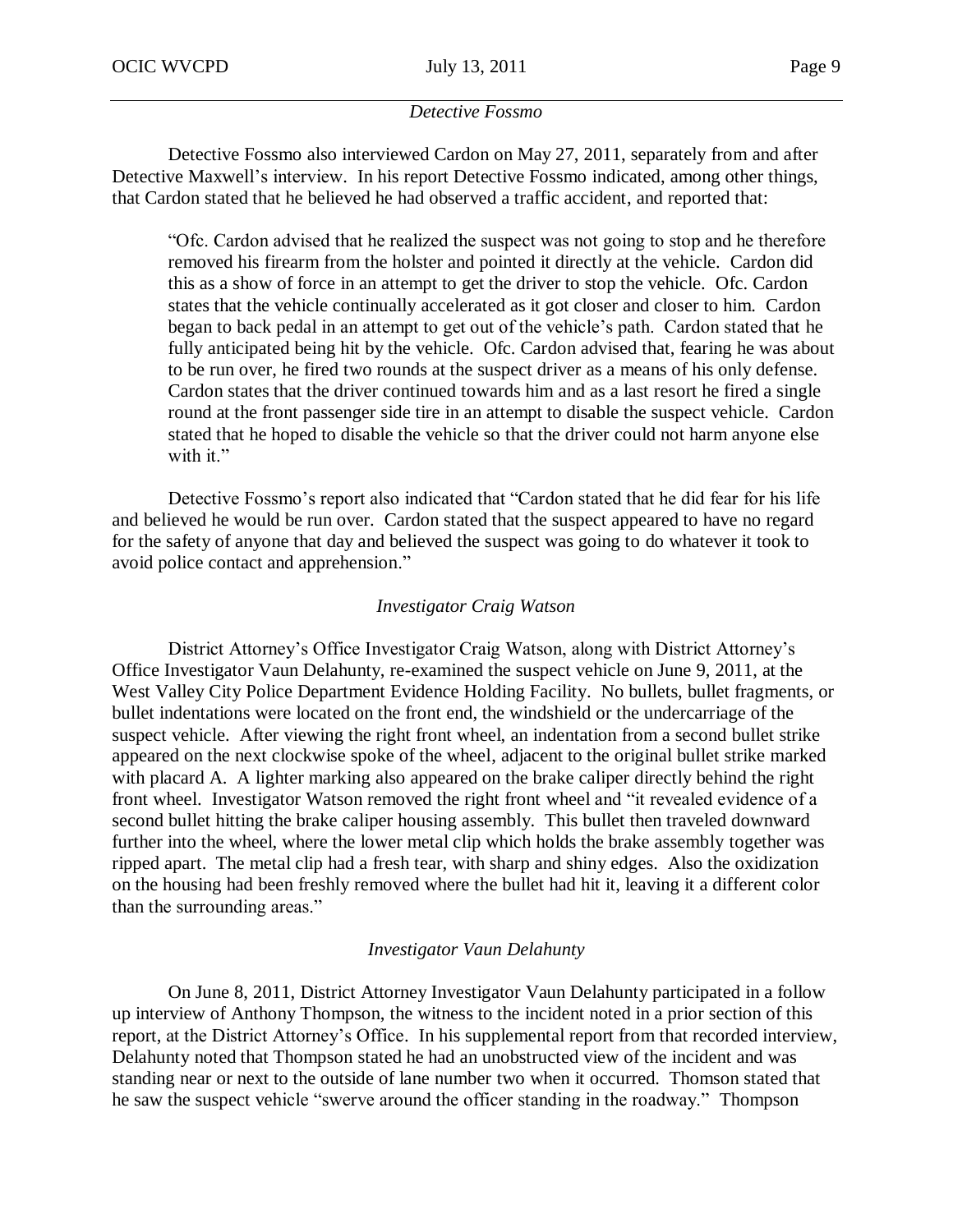observed that the officer was standing near the painted lines that divided lanes one and two, and when he shot his firearm it appeared that the "officer took a step or two toward the vehicle being driven by Mr. Contreras." Thompson observed the officer fire two shots at the right front tire.

Delahunty also prepared a supplemental report from the June 9, 2011 inspection of the suspect vehicle that is consistent with the report of Investigator Craig Watson.

## *Anthony Thompson*

Anthony Thompson's hand-written witness statement dated May 24, 2011, indicates that as the suspect was leaving the scene, "I jumped in front of his car and I pushed off and he floored his car and proceeded forward and swerved away from the officer who was in the road and the officer fired two shots and he sped away."

Thompson was also interviewed the evening of the incident and drew a diagram that was attached to his witness statement. That diagram is attached as Exhibit I. It depicts Cardon in the center of the number one lane of travel moving toward the center median as Contreras approached him. It also depicts Contreras in the center median. The diagram is actually labeled at the top "Lexus in media[n]." When asked to explain the diagram in the interview, Thompson explained that after he pushed off the hood of the vehicle, Contreras "floored it….he came right here into the turn lane because there was a cop right here."

Thompson reviewed an aerial map of the area at a follow up interview at the District Attorney's Office conducted by Investigator Vaun Delahunty on June 8, 2011 and made markings consistent with his original diagram. That diagram is attached as Exhibit J.

In the interview on May 24, 2011, Thompson's was asked "Did you see where the officer was in relation to where the car was at that time when you heard the shots?" Thompson stated that Cardon was "maybe about right at the end of the Hunsaker Meat Building . . . that he fired the shots." Thompson was then asked, "and where was the car at that point when the shots were fired?" To which Thompson stated, "It was in the turn lane." Thompson further indicated that Officer Cardon "was in the first lane" and that the suspect vehicle "had swerved over into the middle lane and he [Cardon] fired the shots at his [suspect's] tires when he was "about six or seven feet away from his tires." Thompson stated that Cardon fired "right as his car got where the officer was".

When further questioned directly as to whether he saw the suspect vehicle make any movement towards the officer, Thompson stated, "No he didn't. No he was actually trying to avoid the officer and . . . incoming shots and then . . . No he didn't accelerate toward the officer . . . The officer moved more towards this car to try to get a better shot at his tires, but he never really broke the six or seven foot barrier what it looked like to me." Thompson also stated, "he [Contreras] was trying to get around the officer. He wanted to get away." When further questioned as to the direction the gun was pointed, Thompson stated that Cardon shot at "the front passenger tire and when he had his gun he was aimed right for that tire." Thompson further stated that Cardon "wasn't in front of the car." Thompson also stated that the suspect vehicle "moved around the officer before we heard the shots" and he did not make any movement toward the officer.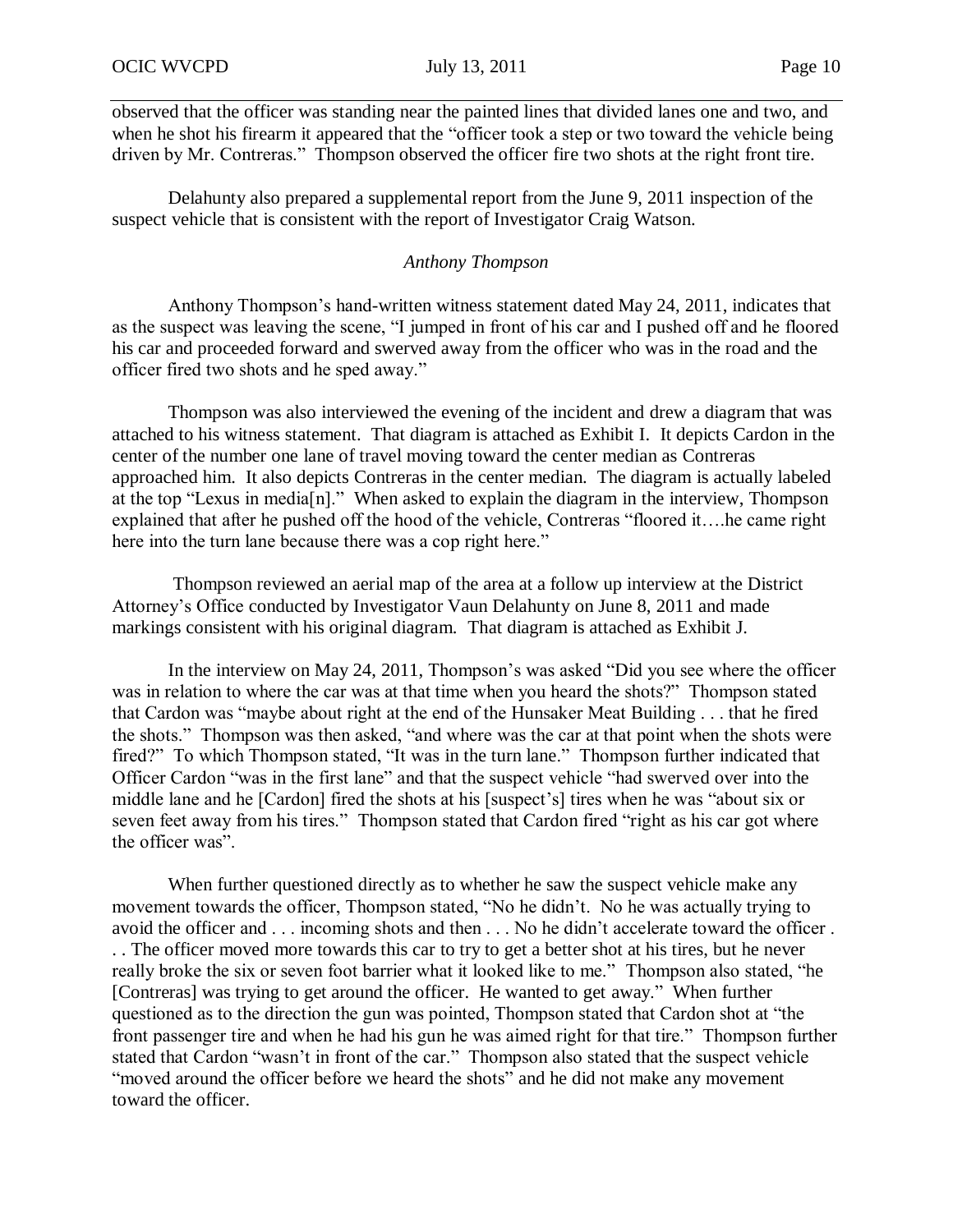$\overline{a}$ 

#### *Ken Anderson*

Ken Anderson's hand-written witness statement dated May 24, 2011, indicates that after his wife was hit by the car and the fence, he watched as the driver got in his car and sped away. He also indicated that "the officer down the street stepped out and yelled something, however the driver kept going. As the car sped past the officer he pulled out something and fired a few loud shots." Anderson's witness statement is attached as Exhibit K.

In Anderson's interview on May 24, 2011, he stated "the driver of the car just . . . pretty much . . . ignored him . . . just drove right on by." He also stated that the officer was "in the lane that was on the north side, but closer to the center of the two lanes." When asked where the officer fired the bullets, Anderson stated that "he fired the bullets . . . as far as I could tell at the front right tire." When asked whether it looked like the car was trying to hit the officer or trying to go around the officer, Anderson stated, "the car should have stopped. I . . . don't know . . . if he was intentionally trying to hit the officer. I don't know if he was kind of trying to swerve around it."

In Anderson's interview on June 8, 2011, he stated that Cardon was in between the number one and number two lanes and that the suspect was driving east in the number one lane.<sup>3</sup> Anderson further stated that "I don't know if he [Contreras] swerved towards him or just went at a straight line." When asked where Cardon was as he approached where Contreras initially crashed, Anderson confirmed that Cardon was closer to the sidewalk as he was approaching the scene and then "ran out" to the center. When further asked about whether Contreras swerved towards or away from Cardon, Anderson stated "He [Contreras] didn't like swerve towards the officer, but to do that, he would have, would have wrecked right into a car."

## *Kelsie Parks*

Kelsie Parks' hand-written witness statement dated May 24, 2011, indicates that after Thompson tried to stop the suspect vehicle, she "called the officer over and he saw the guy leaving the scene and the officer fired twice at his tire. Then he sped off." Parks written statement is attached as Exhibit L.

In Park's interview on May 24, 2011, she was asked "when the officer was firing his shots where was he . . . was he in front of the car . . . was he beside the car?" To which Parks replied that Cardon was "beside the car." Parks again clarified that "when he [Cardon] shot he was on the side." Parks also indicated that "there were two gunshots that I heard for his tire . . . I don't know if it was his tire or his rim, but I know that he was aiming for his tire to get him to stop." When asked again if the Officer was pointing his gun down or just pointing his gun at the car, Parks stated "he was pointing at the tires."

 $3$  A careful review of Anderson's statement seems to indicate that he had some difficulty providing specifics as to locations on the map without being asked leading questions by Detective Maxwell. Anderson further admitted that "the whole thing was very, very stressful and it's hard to pinpoint" because "my wife was underneath the car basically and if it had not stopped there it would have killed both of my kids. Anderson further stated that "[q]uite frankly this is difficult for me, because I understand that my testimony effects the officer and I firmly believe that he made the right decision."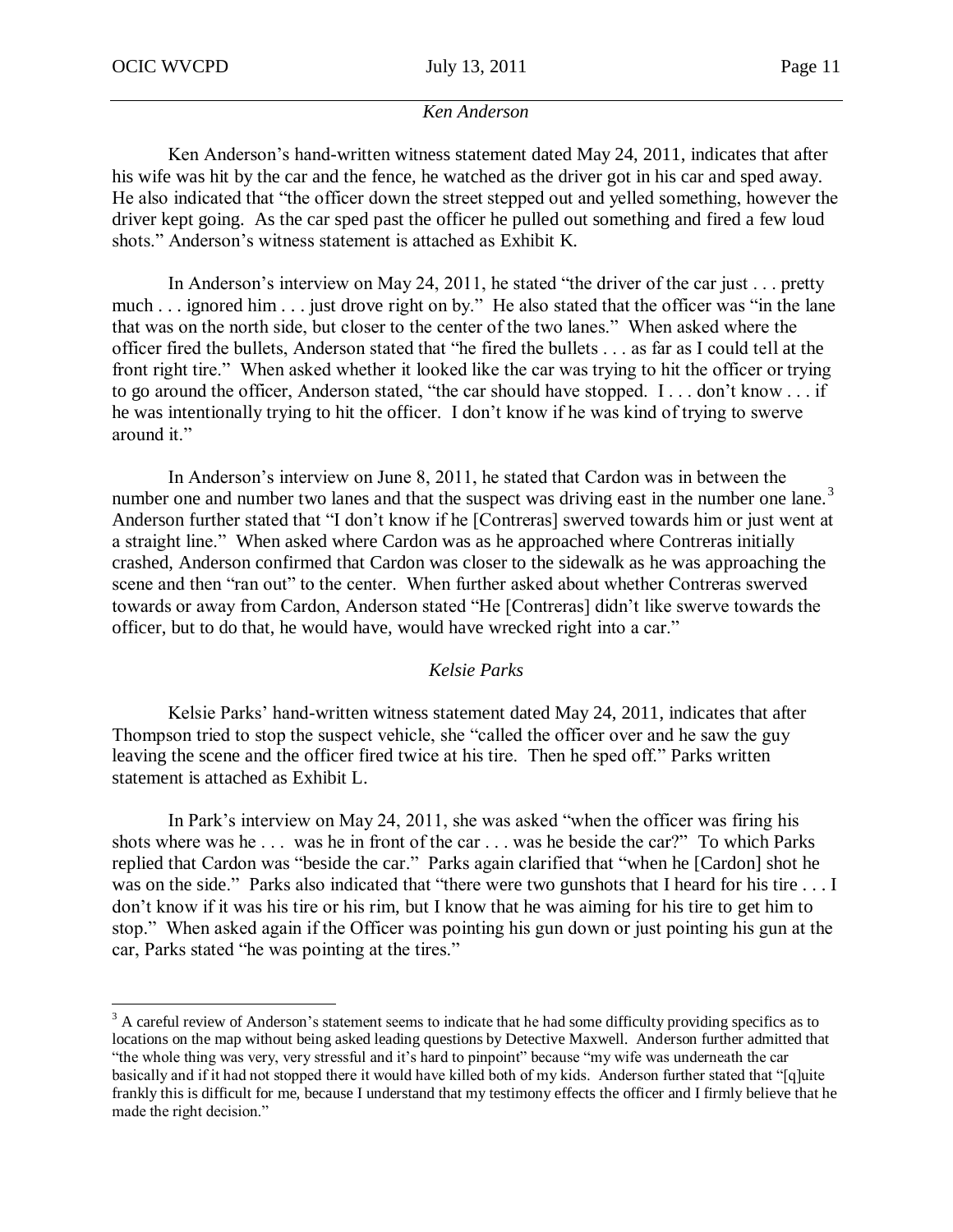When asked where Cardon was at the time of the shooting, Parks stated "the officer was running towards this way." Parks was further questioned as to whether the suspect vehicle was coming towards Cardon, to which she replied, "No it's not, it's passing." She further stated that "I'm pretty sure he [Contreras] went pretty much more of around him." Detective Maxwell then specifically asked, "Okay, so he never, you never saw the vehicle angle towards the officer?" Parks specifically stated, "No he never went towards the officer."

## *Harry Sanfilippo*

In Sanfilippo's interview on May 24, 2011, he explained that he had been sitting in a chair looking out his window when the crash occurred. He observed the Andersons on their bikes and immediately rushed to provide assistance in the situation. He also stated that he thought the suspect vehicle was a Honda (now known to be a Lexus) and watched as the driver of that vehicle got back in the car and began leaving the scene. He explained that as the suspect vehicle left, "we hollered at the officer who was writing the citation. At that time, the officer pulled out his revolver, fired two rounds into the Honda's passenger side front tire trying to stop the vehicle." When asked where the Honda was when he heard the shots fired, Sanfilippo stated that the Lexus was in the number one lane of travel in front of the meat market. He further stated that "you could probably go up there and find a couple shell casings up there I would imagine because that's where the officer fired two rounds into the passenger side . . . the front tire and he [Contreras] still didn't stop."

#### *Suspect Contreras*

In Contreras' interview on May 27, 2011, he admitted swerving to avoid hitting the Camaro in front of him, hitting the pole, the fence, and a woman on her bike, and said that the vehicle's brakes were not working properly. Contreras further stated that, "[s]o the guy in the tan shirt tried stopping me and I didn't want to hit him so I turned left and he just smacks the hood of the car and I take off and then so I get in the middle lanes and then that's when I saw a cop and then pulled out the gun and I'm like I went down and he points it at me, so I thought he was gonna shoot me and fuckin I just like stepped on it and went like this and then I just saw his gun going down and he tried shooting out the tire and then I think he shot like three times."

Contreras was asked which lane he was in when he started driving east . . . "in [the] center one, where the turn lane is or are you in the one close to the curb or the one in between those two?" To which Contreras stated that he was, "in between where the middle lane's at." Detective Fossmo further clarified by saying "so it's kind a going down the straddle on that one line that solid yellow line? Okay and then the officer come out to that area? To which Contreras stated "yeah he was running out towards the center."

When asked if he made eye contact with Cardon, or whether he could tell if Cardon was yelling and holding up his hands to stop, Contreras stated, "I just saw the gun." Contreras further clarified when asked if Cardon had his gun out already or took it out as his vehicle approached that "I'm pretty sure he had it out quick, I think he had it out quick." When asked what he did when the officer pointed his gun at the windshield, Contreras stated, "I just went to the left a little bit cuz I thought he actually was gonna shoot me . . . to like stop me or like get his . . . I'm sure like that but he only shot the tire." When asked why he stepped on the peddle when he saw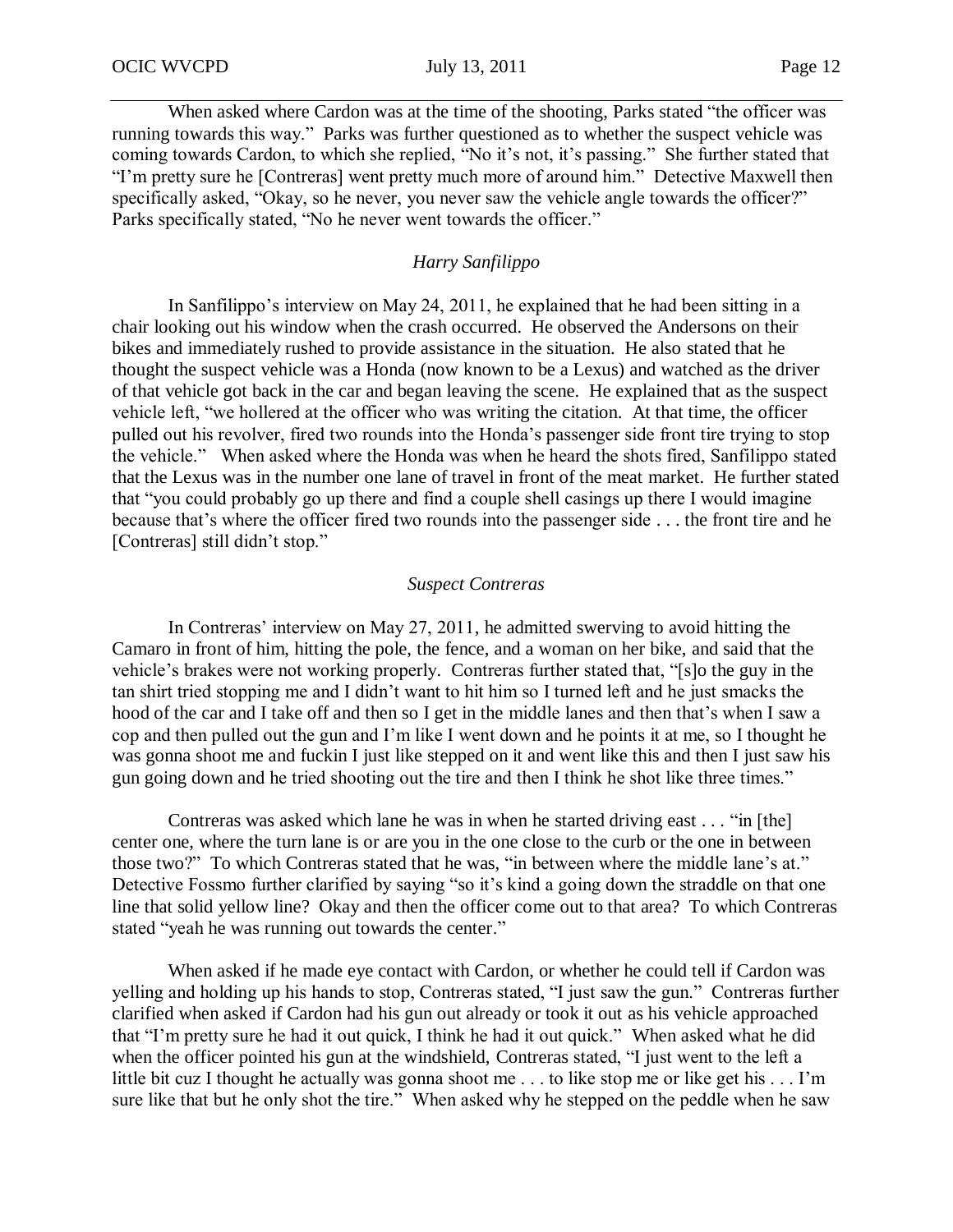the gun pointing at him and didn't stop, Contreras responded that "I don't know, I thought I was gonna get shot that's the first thing that went through my head." When asked whether he thought the officer pointed the gun at the tires or at him, Contreras responded that "Yeah he pointed it at me, then he went down and hit the tires."

When asked whether it was logical for Thompson to think that he was going to run him over, Contreras stated, "Yeah, yeah I would of done the same thing too." When asked the same question about the officer, Contreras stated, "No, cuz me and him cuz he was pretty far away . . . cuz he was standing there chillin, not chillin but like he was there you know to like stop, point the gun at me and shoot down."

The hand-drawn diagram prepared by Contreras at the time of his interview depicts his vehicle in the center median but straddling the yellow line with the right tires in the number one lane. It also depicts Cardon in the number one lane of travel, very close to the dashed center line between lanes one and two. This diagram is attached as Exhibit M.

## **DISCUSSION OF § 76-2-404**

Utah Code § 76-2-404 describes several circumstances under which an officer's use of deadly force is justified. Based upon the circumstances of this incident, subsections (b) and (c) of the statute merit consideration and discussion.

*1. Because Cardon did not have probable cause to believe that Contreras committed a felony involving the inflection or possible infliction of death or serious bodily injury or that Contreras posed a threat of death or serious bodily injury to himself or others if his apprehension was delayed, Cardon's use of deadly force was not justified under Utah Code § 76-2-404(b).* 

Utah Code 76-2-404(b) specifies that an officer is justified in using deadly force in effecting an arrest or preventing an escape from custody following an arrest, where the officer reasonably believes that deadly force is necessary to prevent the arrest from being defeated by escape; and (i) the officer has probable cause to believe that the suspect has committed a felony offense involving the infliction or threatened infliction of death or serious bodily injury; or (ii) the officer has probable cause to believe the suspect poses a threat of death or serious bodily injury to the officer or to others if apprehension is delayed. In this case, the facts do not support the existence of either (i) or (ii), therefore this subsection does not apply nor justifies Cardon's actions.

Cardon did not have probable cause to believe that Contreras committed a felony that involved the infliction or threatened infliction of death or serious bodily injury at the time he shot at Contreras. According to Cardon's own statements, he initially observed what he believed to be a traffic accident followed by what he thought may be a physical altercation between the operators of the vehicles involved in the accident. He then observed a vehicle leaving the scene of the accident causing him to believe that the operator was not going to remain at scene. Those circumstances do not support a probable cause belief that Contreras committed a felony that involved the threat of death or serious bodily injury.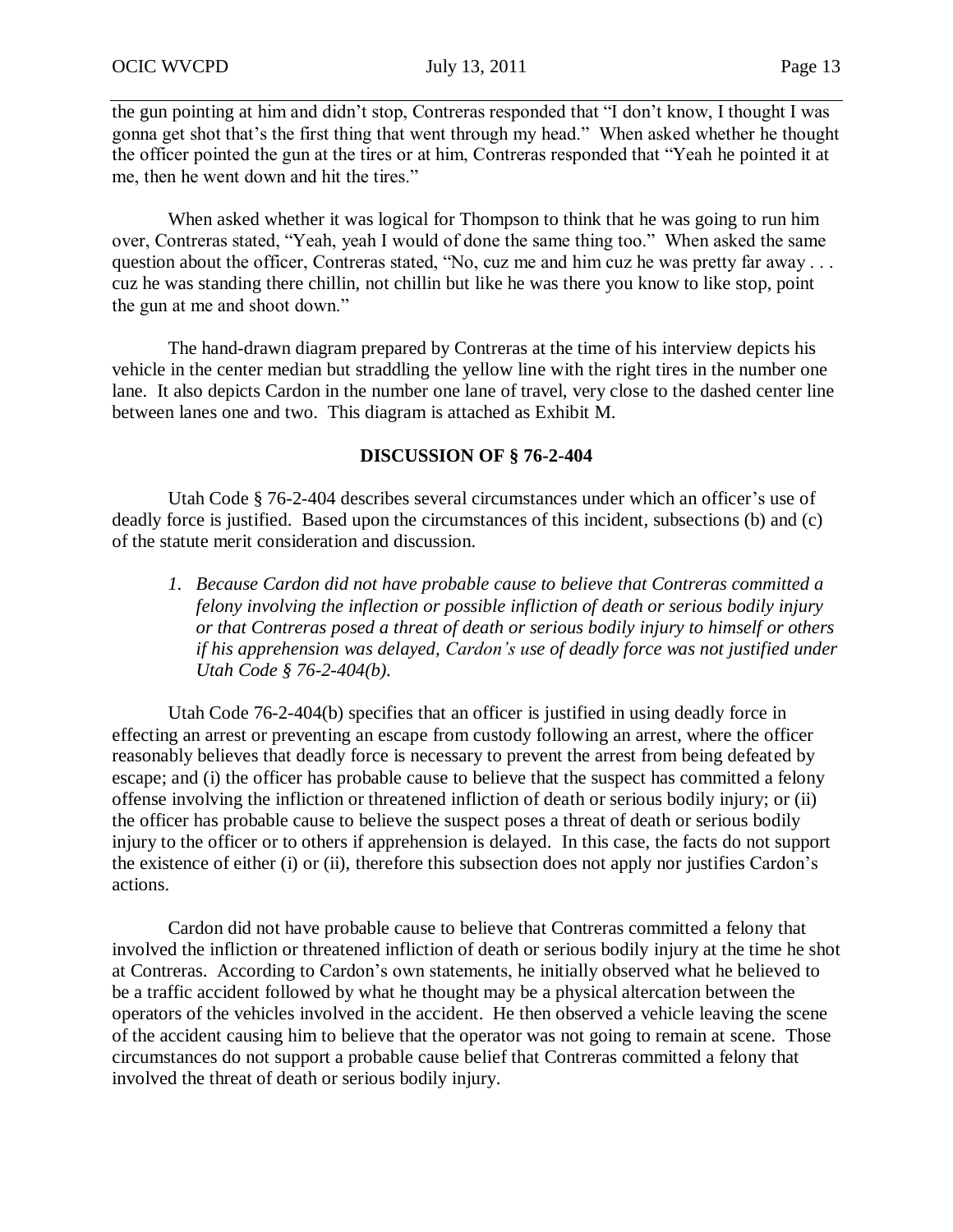Similarly, Cardon did not have probable cause to believe that Contreras posed a threat of death or serious bodily injury to him or others if his apprehension was delayed. At the moment Cardon shot at Contreras' vehicle, Cardon's belief was that Contreras was intending to flee the scene of a traffic accident where a brief physical altercation may have occurred. Cardon did not have any information that the possible physical altercation involved any conduct that could have caused him to believe that Contreras was a threat to him or others if his apprehension was delayed. Thus, the circumstances known to Cardon at the time he discharged his firearm at Contreras' vehicle do not support the belief that Contreras posed a threat of death or serious bodily injury to Cardon or others if his apprehension was delayed.

*2. Because Cardon's belief that the use of deadly force against Contreras was necessary to prevent his death or serious bodily injury to himself or others was not reasonable, his use of deadly force against Contreras was not justified under Utah Code § 76-2- 404(c).*

Utah Code 76-2-404(c) specifies that an officer is justified in using deadly force against another if the officer "reasonably believes" that the use of deadly force is necessary to prevent death or serious bodily injury to the officer or another person. This statute does apply to the facts of this case since Cardon contends that he fired at Contreras because his safety was threatened when Contreras drove his vehicle directly at him. However, Cardon's use of deadly force against Contreras was not justified because the evidence does not support that Cardon's belief of the threat was reasonable.

## *A. Cardon's discharge of his firearm amounted to deadly force:*

In evaluating the facts of this case, some evidence indicates that Cardon discharged his firearm at the wheel of Contreras' vehicle. Because arguably the discharge of a firearm at the wheel of a vehicle may not amount to deadly force, the first issue is whether Cardon's discharge of his firearm was deadly force.

Deadly force has been defined by statute and case law as force that "creates a substantial risk of causing death or serious bodily harm." *Thomson v. Salt Lake County*, 584 F.3d 1304, 1314 (10<sup>th</sup> Cir. 2009). This definition is derived from Model Penal Code §3.11(2) (1985) which includes an alternative subjective element, focusing on whether an individual used the force "with the purpose of causing . . . a substantial risk of . . . death or serious bodily injury." *Id.* at 1315.

When Cardon was interviewed by Detective Maxwell, he explained the circumstances under which he discharged his firearm. Cardon stated that he fired the first two shots at the vehicle. In his interview with Detective Maxwell, Cardon explained that he was not focused on hitting the driver, but rather at the vehicle generally. However, in his interview with Detective Fossmo, Cardon explained that he fired two rounds at Contreras, the driver of the vehicle.

By shooting at the vehicle that was being operated by Contreras, Cardon created a substantial risk of death or serious bodily injury to Contreras. The risk was particularly substantial considering Cardon's proximity to the vehicle at the time he fired at it. Though Cardon explained that he was shooting at the vehicle and not Contreras, his intent was to stop the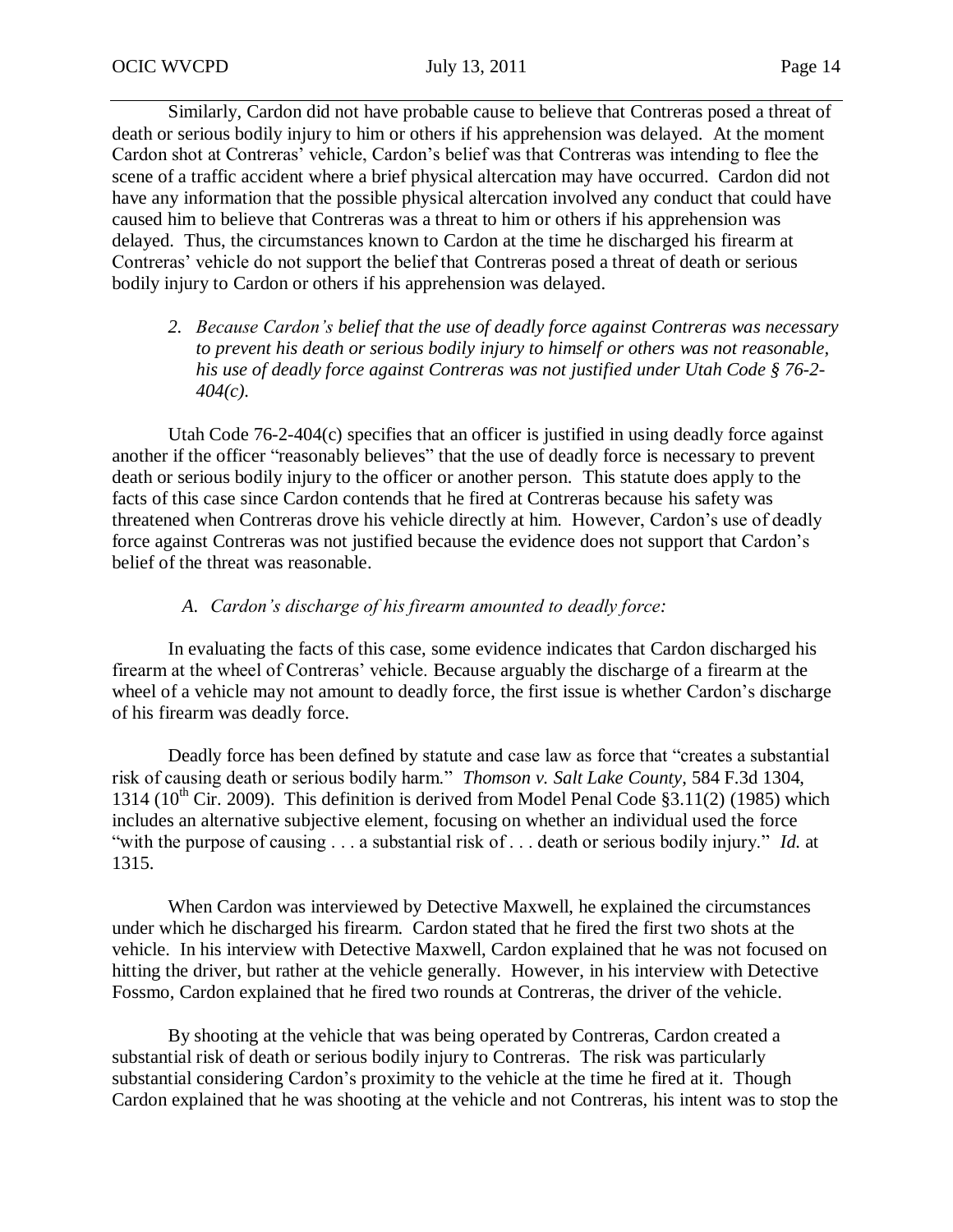$\overline{a}$ 

vehicle that he contended was posing an imminent threat to his welfare. His intent, therefore, was to disable the vehicle through disabling its operator. That is consistent with his statement to Detective Fossmo that he was shooting at Contreras.

The physical and testimonial evidence, however, suggests that Cardon was aiming for and shot at the right front wheel. While an argument can be made that shooting at the wheel of a moving vehicle does not amount to deadly force because the risk of death or serious bodily injury is not substantial, discharging a firearm in the direction of a person inherently carries a substantial risk of death or serious bodily injury by the very nature of the function of a firearm. Even if that argument were accepted in this case, however, the totality of the evidence nevertheless supports the conclusion that Cardon used deadly force against Contreras.

The testimonial evidence from witnesses and Contreras suggests that Cardon fired only at the wheel. Their accounts of the number of rounds vary from two to three. The physical evidence suggests at least two rounds hit the right front wheel. One distinct impression mark on the wheel itself would account for one round. The other mark on the brake is highly suggestive of being caused by another round. Though Cardon explained that he only shot at the wheel once, if the physical evidence is accepted it would only account for two rounds.

The remaining physical evidence, though, clearly supports Cardon's statement that he fired three rounds. Three expended cartridges were found at the scene and the down count on his firearm revealed that three rounds were expended.

In an effort to account for the third round, the entire vehicle was closely inspected. No markings consistent with being caused by a round from a firearm, other than the two found on the wheel and brake, were found on the vehicle.

Thus, considering the totality of the evidence, and even accepting that two rounds were fired at the wheel of the vehicle that arguably did not create a substantial risk of death or serious bodily injury, Cardon fired a third round at the vehicle that amounted to deadly force. The fact that the evidence suggests that the round missed the vehicle does not alter the substantial risk of death or serious bodily injury that third round caused.

## *B. Cardon's use of deadly force was not reasonable:*

Having concluded that Cardon used deadly force against Contreras, the remaining issue is whether Cardon's belief that the use of that deadly force was reasonable. In determining the degree of threat that a suspect poses to an officer, various factors are considered. Whether the officer ordered the suspect to drop his weapon, whether any hostile motions were made with the weapon towards the officer, the distance separating the officer and the suspect, and the manifest intentions of the suspect are some of the factors considered. Another important aspect of this inquiry is whether the officer was in danger at the precise moment the deadly forced was used.<sup>4</sup>

<sup>4</sup> Although such factors were listed in the context of a civil §1983 action in *Thomson v. Salt Lake County* regarding excessive force allegations, such factors give us some indication of the Courts' stance on what is considered deadly force and when such force is considered reasonable.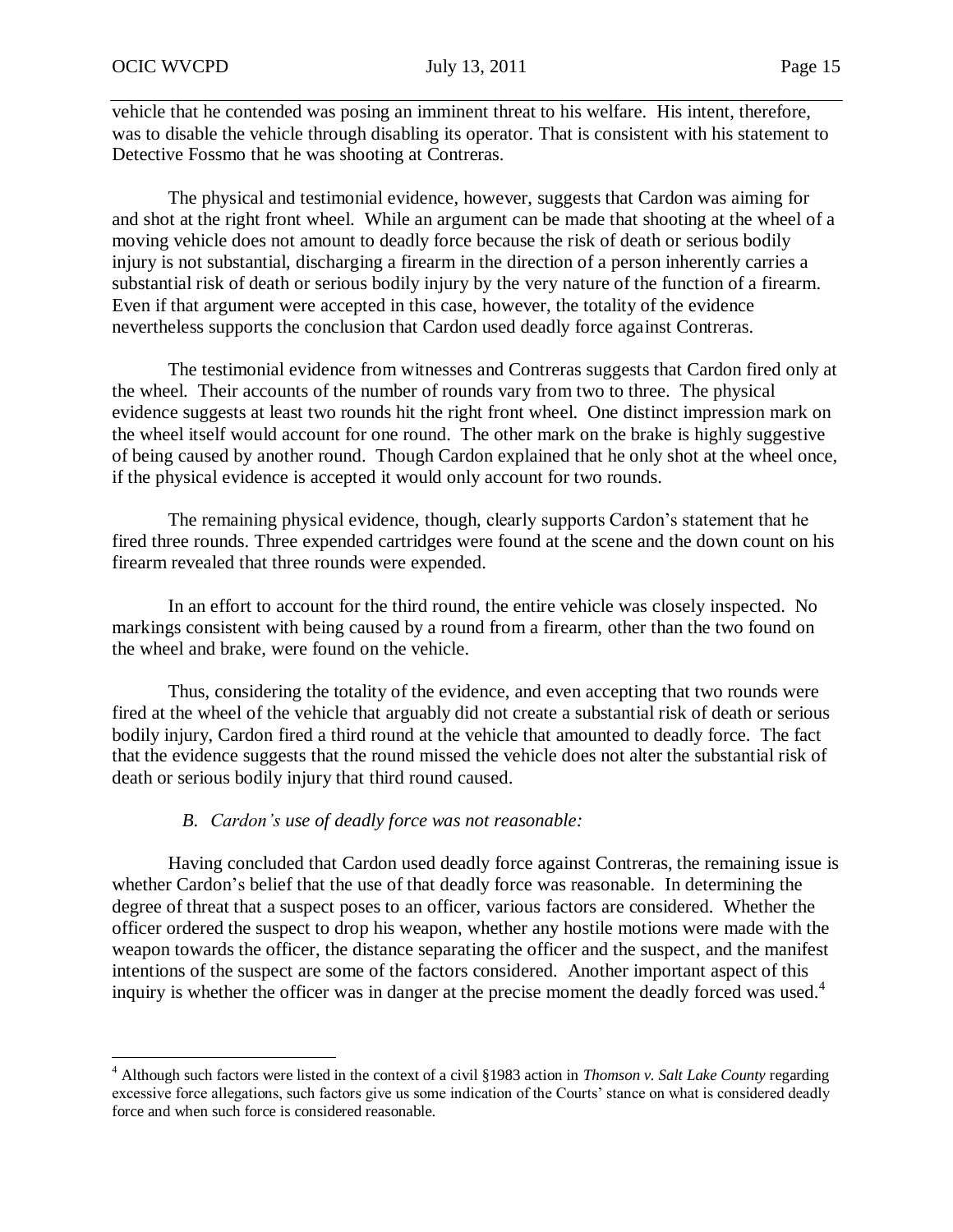Cardon made several statements indicating that the vehicle was aimed "straight for him;" that Contreras' vehicle was going to "run right over him;" and that there was "no doubt in my mind that his intention was to . . . hit me at that point." In evaluating the threat Cardon identifies, we do so through the standard of a "reasonable officer on the scene". In doing so, however, Cardon's assessment of the threat that the vehicle was an imminent threat to his safety is not supported by the observations of the witnesses or the physical evidence.

Thompson, who had an unobstructed view of the incident, stated specifically that Contreras "swerved away from the officer." He further stated that Contreras "was actually trying to avoid the officer" and that Contreras "was trying to get around the officer." Thompson further stated that as soon as Contreras began to accelerate he moved into the median to avoid hitting the officer, and that he did not make a movement toward the officer. Those descriptions are consistent with Thompson's other statement and diagram that at the time Cardon fired at Contreras, the vehicle was passing Cardon and not coming at him. In fact, Thompson also stated that he saw Cardon advance toward the vehicle as it was passing him and believed that he did so to get a better shot at the wheels.

Ken Anderson, who also had a clear view of the incident, stated that **"**I . . . don't know . . . if he was intentionally trying to hit the officer. I don't know if he was kind of trying to swerve around it." Anderson further stated, "I don't know if he [Contreras] swerved towards him or just went at a straight line. Anderson also stated that Contreras did not turn into the officer and explained "[h]e [Contreras] didn't like swerve towards the officer . . . to do that, he would have, would have wrecked right into a car."

Kelsie Parks stated that Contreras was not aimed directly at Cardon and that Contreras was "passing." She further stated that "I'm pretty sure he [Contreras] went pretty much more of around him." She was specifically questioned as to whether she saw the vehicle angle towards Cardon and she specifically stated, "No he never went towards the officer."

Contreras also described his direction of travel. While the accuracy of his description would naturally receive scrutiny because he would not be expected to accurately describe incriminating conduct, his description was notably consistent with the observations of the other witnesses. Contreras stated that he initially drove in the number one lane proceeding east as he was leaving the accident scene. When he saw the officer, he stated that he moved to the center median in an effort to avoid hitting the officer.

The physical evidence also supports the testimonial evidence of the witnesses. Cardon states that as Contreras was driving the vehicle directly toward him, he was walking along the line that divides the number one and two lanes. Cardon stated that Contreras was driving over that line coming straight at him. However, all the witnesses and Cardon explained that the number two lane was occupied by stopped vehicles. Because the lane width is narrow at that location, little room exists for vehicles to be parked and permit a vehicle to travel parallel to those vehicles over the line that divides the lanes of travel for any appreciable length. There is no dispute that Contreras drove over the lane line that separates lane number one from lane number two as he was moving from lane number two to lane number one, but the physical evidence would not make it reasonable for Contreras to straddle the lane line directly toward Cardon and pass two parked vehicles.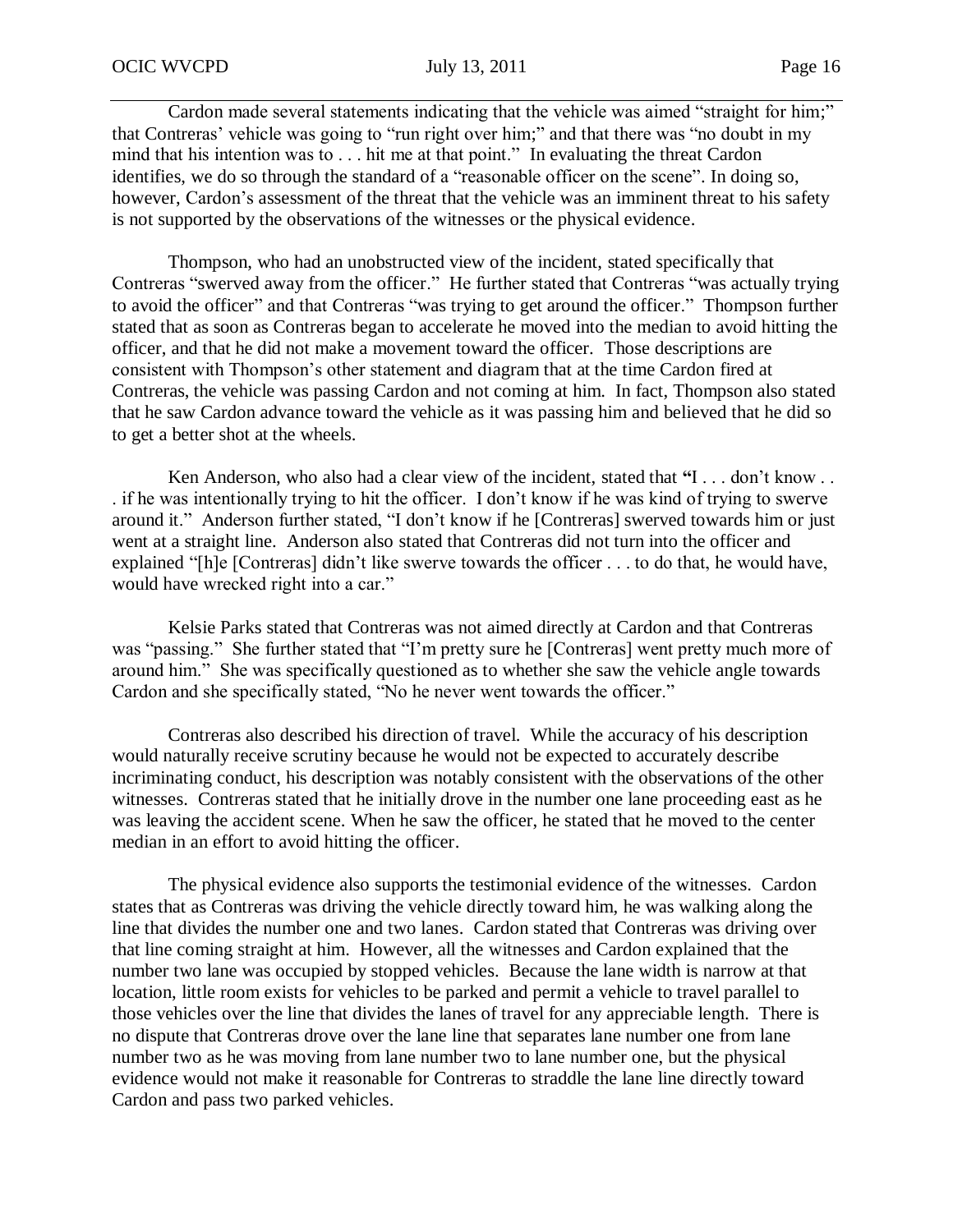For the same reason, the physical evidence does not support Cardon's statement that as Contreras was driving toward him straddling the lane line between lanes one and two, he was angled or "canted" about five degrees directly toward Cardon. The parked vehicles in lane two would have prevented Contreras from driving his vehicle at such an angle.

It is also not reasonable to conclude Contreras could have swerved his vehicle toward Cardon as he passed the parked vehicles. Cardon also stated that Contreras was accelerating directly toward him and as he passed the parked vehicles he swerved slightly toward him. Cardon explained that he initially was retreating as the vehicle was accelerating toward him and then turned ninety degrees toward the curb. That description, along with Cardon's description of Contreras' direction of travel swerving toward him is not reasonable. It would put Cardon in front of and protected by the parked vehicles on lane number two and, as Ken Anderson stated, Contreras "didn't . . . swerve towards the officer . . . to do that, he would have, would have wrecked right into a car."

The evidence, both testimonial and physical, also does not support the possibility that Contreras was driving directly at Cardon, but swerved away at the last minute. As noted previously, there is no question that Contreras was traveling in the direction of Cardon. Cardon was positioned in the easterly direction and Contreras was driving his vehicle in the easterly direction. However, none of the witnesses describe a path of the vehicle that places the vehicle driving directly toward Cardon. Indeed, all describe a path opposite of that description. In that regard, Cardon could not have reasonably believed that he was being threatened by the vehicle since the path described by the witnesses would or should have caused Cardon to realize what they all observed – that Contreras was driving around Cardon in an effort to flee not to hit Cardon. Thompson's additional observation that Cardon stepped toward the vehicle when it was passing him just prior to shooting at the wheels seems to fortify that premise.

Finally, it is also worth noting an additional observation regarding the position of vehicle at the time Cardon fired at it. Cardon stated that he fired at the vehicle as it was accelerating directly at him. He placed his position in between lanes one and two and the vehicle on the line separating those two lanes. Both Anderson and Thompson were behind the vehicle. By firing at the vehicle, Cardon placed those two individuals and likely others at risk of being hit by his fire. The fact that one round apparently missed the vehicle illustrates that risk. Cardon failed to appreciate that risk that, in turn, calls his belief that he needed to use deadly force to respond to the threat of the vehicle into further question.

Considered collectively, the evidence does not support that Cardon's use of deadly force against Contreras was reasonable. Though Cardon did attempt to stop Contreras through his presence and authority as a peace officer and Contreras was traveling in the general direction of Cardon and accelerating, the evidence supports the finding that the vehicle was traveling around and away from Cardon. The evidence does not support that Contreras swerved at the last moment to avoid Cardon, but rather was avoiding Cardon from its initial direction to flee the area. The evidence also supports a finding that Cardon was protected from Contreras by parked vehicles that were essentially between them. Thus, a reasonable officer in Cardon's situation could not have reasonably concluded that Contreras was a threat. The testimonial and physical